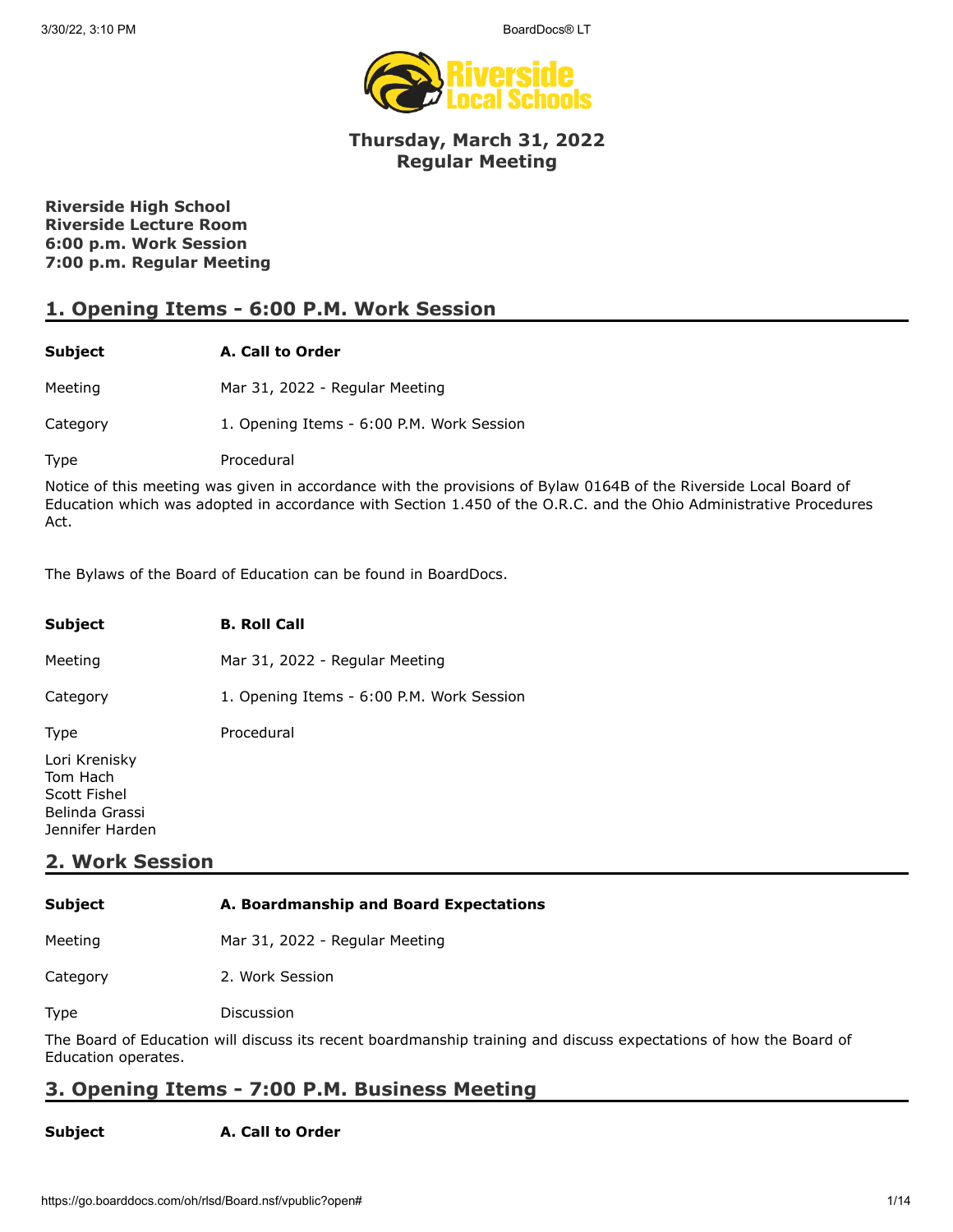| Meeting  | Mar 31, 2022 - Regular Meeting                |
|----------|-----------------------------------------------|
| Category | 3. Opening Items - 7:00 P.M. Business Meeting |

Type Procedural

Notice of this meeting was given in accordance with the provisions of Bylaw 0164B of the Riverside Local Board of Education which was adopted in accordance with Section 1.450 of the O.R.C. and the Ohio Administrative Procedures Act.

The Bylaws of the Board of Education can be found in BoardDocs.

| <b>Subject</b>                                                                 | <b>B. Roll Call</b>                           |
|--------------------------------------------------------------------------------|-----------------------------------------------|
| Meeting                                                                        | Mar 31, 2022 - Regular Meeting                |
| Category                                                                       | 3. Opening Items - 7:00 P.M. Business Meeting |
| Type                                                                           | Procedural                                    |
| Lori Krenisky<br>Tom Hach<br>Scott Fishel<br>Belinda Grassi<br>Jennifer Harden |                                               |
| <b>Subject</b>                                                                 | <b>C. Pledge of Allegiance</b>                |
| Meeting                                                                        | Mar 31, 2022 - Regular Meeting                |

Category 3. Opening Items - 7:00 P.M. Business Meeting

Type Procedural

I pledge allegiance to the Flag of the United States of America, and to the Republic for which it stands, one Nation under God, indivisible, with liberty and justice for all.

| <b>Subject</b> | D. Welcome                                    |
|----------------|-----------------------------------------------|
| Meeting        | Mar 31, 2022 - Regular Meeting                |
| Category       | 3. Opening Items - 7:00 P.M. Business Meeting |
| <b>Type</b>    | Procedural                                    |

On behalf of the Board, I would like to welcome all students, staff, parents, and interested community members to tonight's Board of Education meeting. I would like to remind everyone that this is a meeting of the Board of Education held in public for the purpose of conducting the school district's business and is not to be considered a public community meeting. There is time for public comment during the meeting in the Public Participation section on the agenda.

## **4. Minutes**

| <b>Subject</b> | A. Approval of Minutes         |  |
|----------------|--------------------------------|--|
| Meeting        | Mar 31, 2022 - Regular Meeting |  |
| Category       | 4. Minutes                     |  |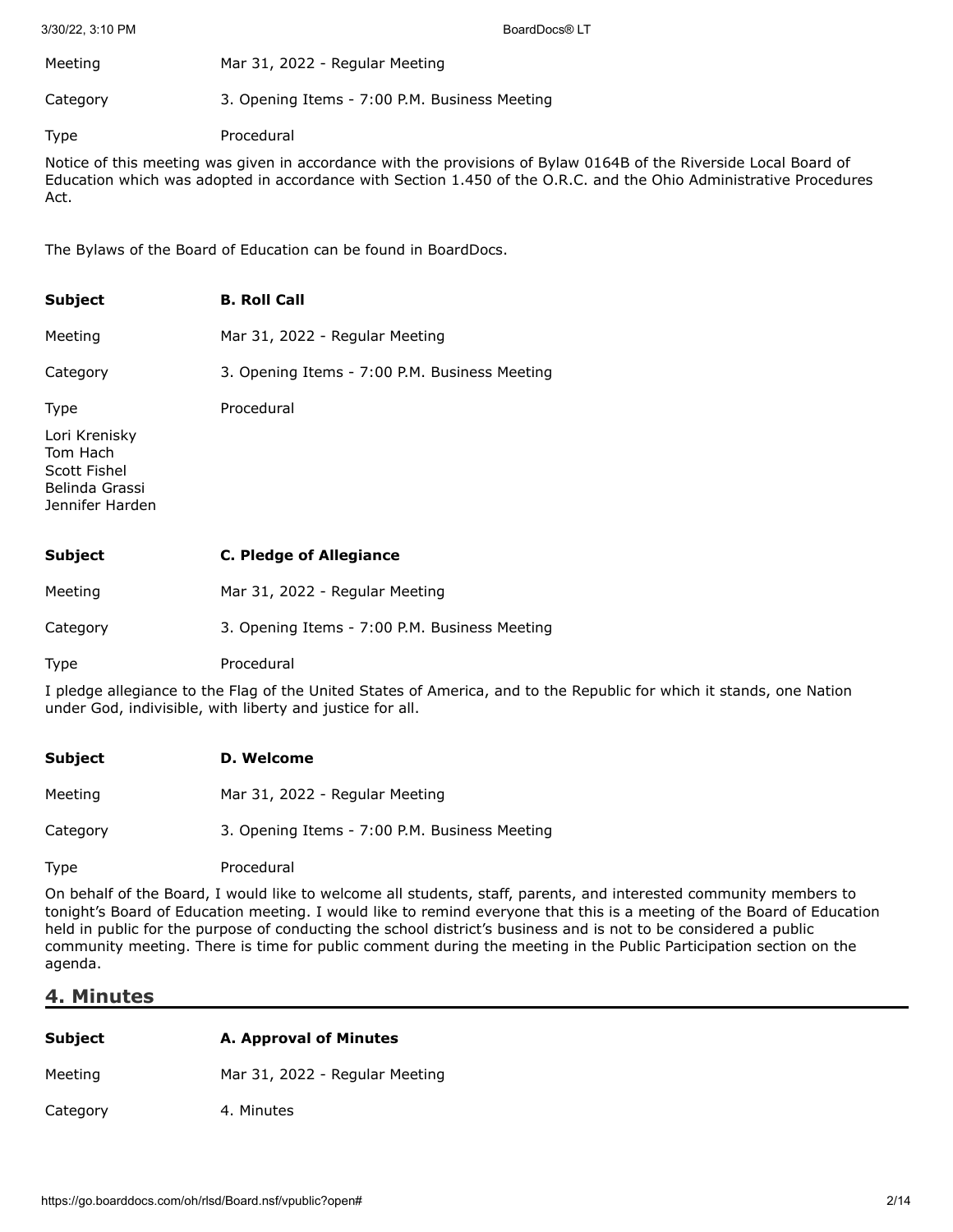| <b>Type</b>                                                                                                                                                                                                                                                                                                                                                                                                             | Action, Minutes                        |                                                                                                                  |               |
|-------------------------------------------------------------------------------------------------------------------------------------------------------------------------------------------------------------------------------------------------------------------------------------------------------------------------------------------------------------------------------------------------------------------------|----------------------------------------|------------------------------------------------------------------------------------------------------------------|---------------|
| Recommended Action                                                                                                                                                                                                                                                                                                                                                                                                      | Motion to approve Minutes as attached. |                                                                                                                  |               |
| Motion: $\frac{1}{\sqrt{1-\frac{1}{2}}}\frac{1}{\sqrt{1-\frac{1}{2}}}\frac{1}{\sqrt{1-\frac{1}{2}}}\frac{1}{\sqrt{1-\frac{1}{2}}}\frac{1}{\sqrt{1-\frac{1}{2}}}\frac{1}{\sqrt{1-\frac{1}{2}}}\frac{1}{\sqrt{1-\frac{1}{2}}}\frac{1}{\sqrt{1-\frac{1}{2}}}\frac{1}{\sqrt{1-\frac{1}{2}}}\frac{1}{\sqrt{1-\frac{1}{2}}}\frac{1}{\sqrt{1-\frac{1}{2}}}\frac{1}{\sqrt{1-\frac{1}{2}}}\frac{1}{\sqrt{1-\frac{1}{2}}}\frac{1$ |                                        |                                                                                                                  |               |
| Second: __________________                                                                                                                                                                                                                                                                                                                                                                                              |                                        |                                                                                                                  |               |
| Vote:                                                                                                                                                                                                                                                                                                                                                                                                                   |                                        |                                                                                                                  |               |
| Lori Krenisky                                                                                                                                                                                                                                                                                                                                                                                                           | Aye                                    | Nay the set of the set of the set of the set of the set of the set of the set of the set of the set of the set o | Abstain       |
| Tom Hach                                                                                                                                                                                                                                                                                                                                                                                                                | Aye                                    | $\mathsf{Nay}_{\_\!\!\mathsf{max}}$                                                                              | Abstain       |
| Scott Fishel                                                                                                                                                                                                                                                                                                                                                                                                            |                                        | Nay ________                                                                                                     | Abstain       |
| Belinda Grassi                                                                                                                                                                                                                                                                                                                                                                                                          | Aye                                    | Nay the set of the set of the set of the set of the set of the set of the set of the set of the set of the set o | Abstain______ |
| Jennifer Harden                                                                                                                                                                                                                                                                                                                                                                                                         | Aye                                    | Nay the second the second second that the second second second the second second second second second second s   | Abstain       |

President declares the motion: carried, failed

| File Attachments                                      |  |
|-------------------------------------------------------|--|
| February 11 2022 Special Meeting Minutes.pdf (138 KB) |  |
| February 24 2022 Special Meeting Minutes.pdf (122 KB) |  |
| February 28 2022 Special Meeting Minutes.pdf (200 KB) |  |
| March 9 2022 Special Meeting Minutes.pdf (149 KB)     |  |

## **5. Special Reports**

Meeting Mar 31, 2022 - Regular Meeting

Category 5. Special Reports

Type

Special reports will be presented to the Board of Education.

## **6. Old Business**

| <b>Subject</b> | A. Discussion of Old Business                                 |
|----------------|---------------------------------------------------------------|
| Meeting        | Mar 31, 2022 - Regular Meeting                                |
| Category       | 6. Old Business                                               |
| <b>Type</b>    | Discussion                                                    |
|                | The Board of Education may discuss any outstanding old busing |

The Board of Education may discuss any outstanding old business items.

## **7. New Business**

| <b>Subject</b> | A. Discussion of New Business  |
|----------------|--------------------------------|
| Meeting        | Mar 31, 2022 - Regular Meeting |
| Category       | 7. New Business                |
| <b>Type</b>    | Discussion                     |

The Board of Education may discuss any new business items that arise.

## **8. Board of Education Committee and Liaison Reports**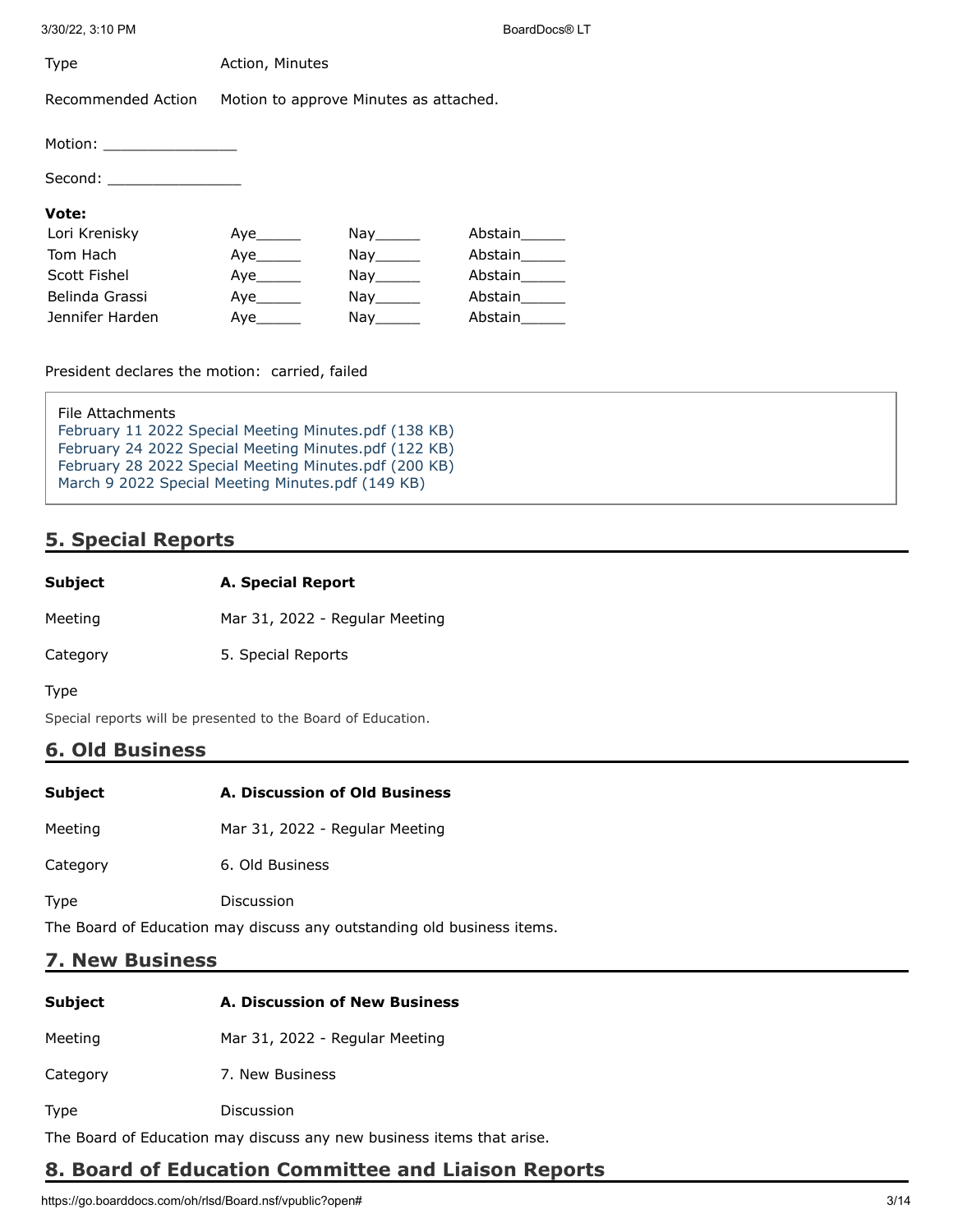| Subject                                                         | A. Superintendent's Business Advisory Liaison       |  |
|-----------------------------------------------------------------|-----------------------------------------------------|--|
| Meeting                                                         | Mar 31, 2022 - Regular Meeting                      |  |
| Category                                                        | 8. Board of Education Committee and Liaison Reports |  |
| Type                                                            | Reports                                             |  |
| Mrs. Krenisky will provide an update to the Board of Education. |                                                     |  |

| <b>Subject</b> | <b>B. Curriculum and Programming Committee; Alumni Association Liaison</b> |
|----------------|----------------------------------------------------------------------------|
| Meeting        | Mar 31, 2022 - Regular Meeting                                             |
| Category       | 8. Board of Education Committee and Liaison Reports                        |
| <b>Type</b>    | Reports                                                                    |
|                |                                                                            |

Mr. Fishel will provide an update to the Board of Education.

| <b>Subject</b>                                           | C. Buildings & Grounds/Operations Committee; Legislative Liaison |  |
|----------------------------------------------------------|------------------------------------------------------------------|--|
| Meeting                                                  | Mar 31, 2022 - Regular Meeting                                   |  |
| Category                                                 | 8. Board of Education Committee and Liaison Reports              |  |
| Type                                                     | Reports                                                          |  |
| Mr Hach will provide an undate to the Board of Education |                                                                  |  |

Mr. Hach will provide an update to the Board of Education.

| <b>Subject</b>                                                | D. Policy Committee; Booster Organizations Liaison  |  |
|---------------------------------------------------------------|-----------------------------------------------------|--|
| Meeting                                                       | Mar 31, 2022 - Regular Meeting                      |  |
| Category                                                      | 8. Board of Education Committee and Liaison Reports |  |
| <b>Type</b>                                                   | Reports                                             |  |
| Mrs. Harden will provide an update to the Board of Education. |                                                     |  |

## **9. Superintendent's Report**

| <b>Subject</b> | A. Update from the Superintendent |
|----------------|-----------------------------------|
|                |                                   |

- Meeting Mar 31, 2022 Regular Meeting
- Category 9. Superintendent's Report
- Type Reports

Dr. Kalis will provide an update to the Board of Education.

# **10. Treasurer's Report and Committee Update**

| Subject  | A. Finance/Audit and Personnel Committee; Strategic Plan Liaison |
|----------|------------------------------------------------------------------|
| Meeting  | Mar 31, 2022 - Regular Meeting                                   |
| Category | 10. Treasurer's Report and Committee Update                      |
| Type     |                                                                  |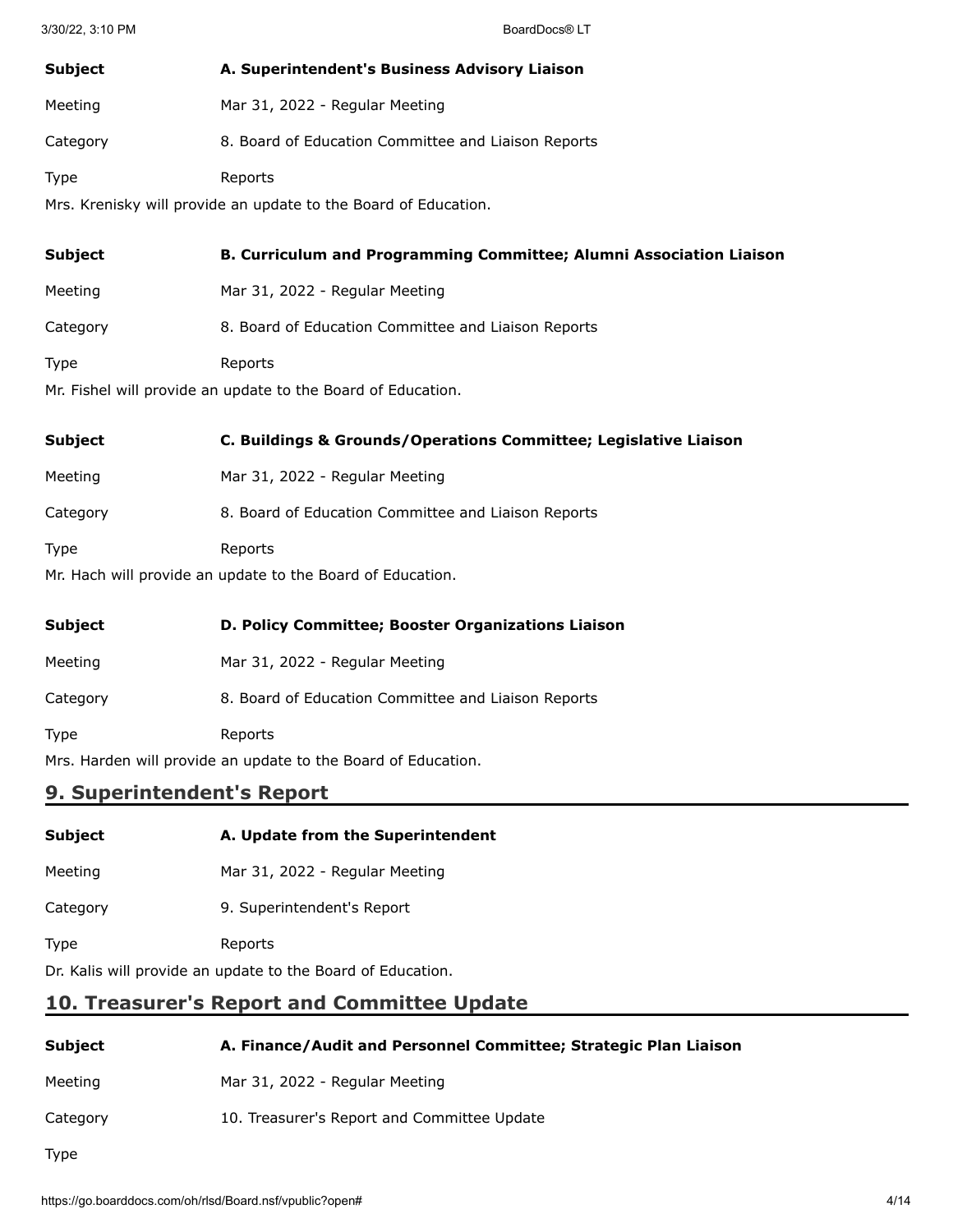Mrs. Grassi will provide an update to the Board of Education.

| <b>Subject</b> | <b>B. Update from the Treasurer</b>         |
|----------------|---------------------------------------------|
| Meeting        | Mar 31, 2022 - Regular Meeting              |
| Category       | 10. Treasurer's Report and Committee Update |
| <b>Type</b>    | Reports                                     |

Mr. Platko will provide an update to the Board of Education.

## **11. Public Participation**

| <b>Subject</b> | A. Public Comment              |
|----------------|--------------------------------|
| Meeting        | Mar 31, 2022 - Regular Meeting |
| Category       | 11. Public Participation       |

Type Information

Anyone wishing to address the Board of Education will be recognized by the Board President. Speakers are requested to identify themselves and their topic; comments are limited to three minutes.

Please see Bylaw 0169.1 - Public Participation at Board Meetings located in BoardDocs for more information.

## **12. Consent Agenda: Finance/Audit**

**Subject A. Monthly Financial Reports and Check Payment Register Report**

Meeting Mar 31, 2022 - Regular Meeting

Category 12. Consent Agenda: Finance/Audit

Type **Action** (Consent)

Resolution to approve the monthly financial reports and check payment register report for February 2022.

File Attachments [Monthly Board Reports - February 2022.pdf \(462 KB\)](https://go.boarddocs.com/oh/rlsd/Board.nsf/files/CC5UYG7D393A/$file/Monthly%20Board%20Reports%20-%20February%202022.pdf)

*A Consent Agenda provides for a more efficient use of time. Any Board member can remove a Consent Agenda item to be discussed and voted on individually.*

| <b>Subject</b> | <b>B. Settlement Agreement, Release, and Waiver</b> |
|----------------|-----------------------------------------------------|
| Meeting        | Mar 31, 2022 - Regular Meeting                      |
| Category       | 12. Consent Agenda: Finance/Audit                   |
| <b>Type</b>    | Action (Consent)                                    |

Resolution to approve a settlement agreement, release, and waiver.

### File Attachments

[Board Resolution Adopting Settlement Agreement, Release and Waiver.pdf \(72 KB\)](https://go.boarddocs.com/oh/rlsd/Board.nsf/files/CCHR9F6CE4D9/$file/Board%20Resolution%20Adopting%20Settlement%20Agreement%2C%20Release%20and%20Waiver.pdf)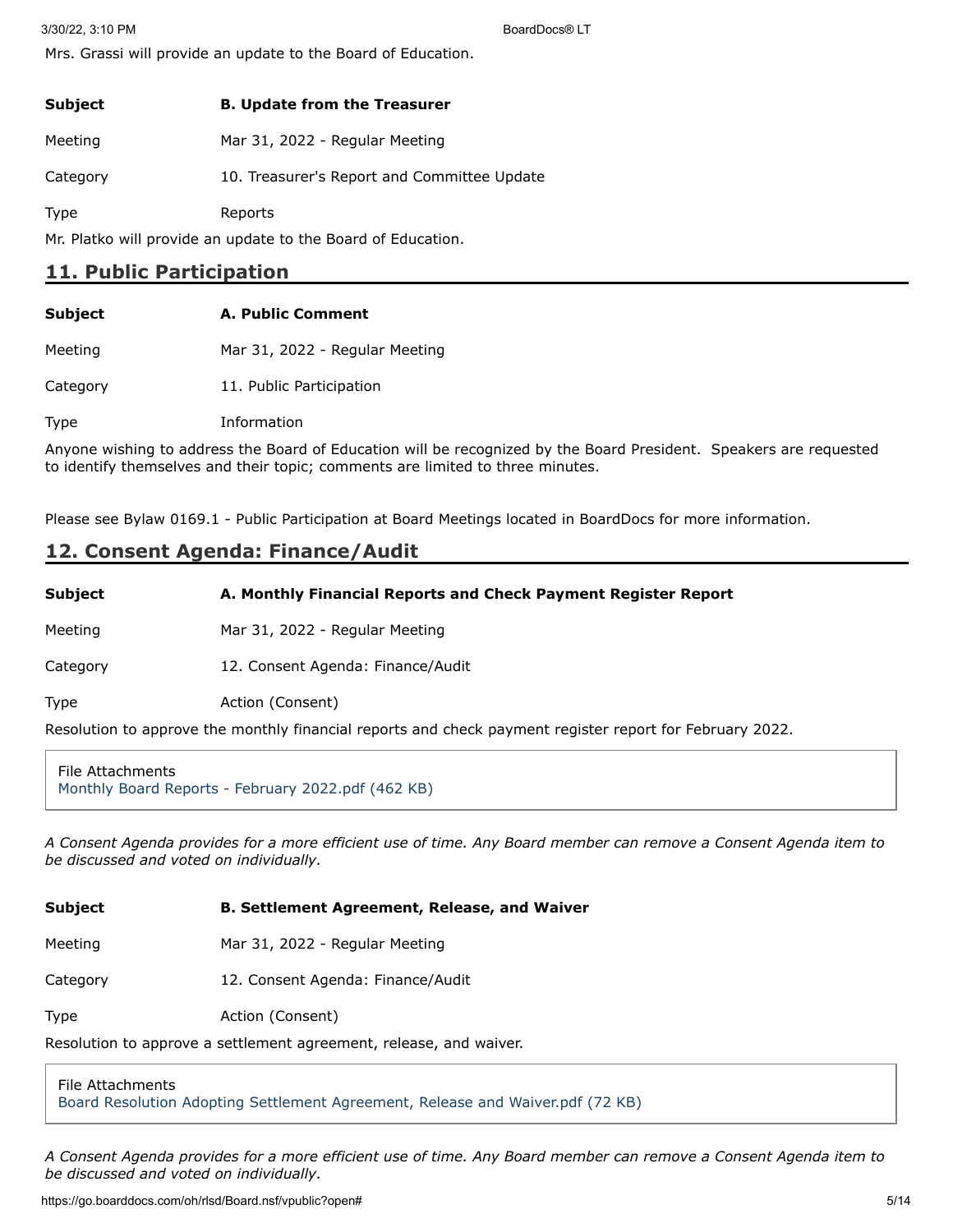| Subject | C. psi Services Change Forms |
|---------|------------------------------|
|---------|------------------------------|

Meeting Mar 31, 2022 - Regular Meeting

Category 12. Consent Agenda: Finance/Audit

Type **Action** (Consent)

Resolution to approve a PSI Services Change Forms to the PSI Master Contract for a District LPN at a cost of \$9,703.13.

*A Consent Agenda provides for a more efficient use of time. Any Board member can remove a Consent Agenda item to be discussed and voted on individually.*

### **Subject D. ESC of the Western Reserve 2020-2022 Addendum - Tech Support Staff**

- Meeting Mar 31, 2022 Regular Meeting
- Category 12. Consent Agenda: Finance/Audit
- Type **Action** (Consent)

Resolution to approve an Addendum to the 2020-2022 school year Aligned School District Agreement between the Riverside Local School District and the ESC of the Western Reserve for FY2022 tech support staff.

*A Consent Agenda provides for a more efficient use of time. Any Board member can remove a Consent Agenda item to be discussed and voted on individually.*

| <b>Subject</b> | <b>E. Rochford Therapy Services</b> |
|----------------|-------------------------------------|
| Meeting        | Mar 31, 2022 - Regular Meeting      |
| Category       | 12. Consent Agenda: Finance/Audit   |

Type **Action** (Consent)

Resolution to approve an Occupational Therapy Services Agreement with Rochford Therapy Services, LLC effective for 36 consecutive months beginning June 16, 2022.

*A Consent Agenda provides for a more efficient use of time. Any Board member can remove a Consent Agenda item to be discussed and voted on individually.*

| Subject                                                                                              | <b>F. Gordon Food Service</b>     |  |
|------------------------------------------------------------------------------------------------------|-----------------------------------|--|
| Meeting                                                                                              | Mar 31, 2022 - Regular Meeting    |  |
| Category                                                                                             | 12. Consent Agenda: Finance/Audit |  |
| <b>Type</b>                                                                                          | Action (Consent)                  |  |
| Resolution to approve a blanket purchase order to Gordon Food Service in the amount of \$200,000.00. |                                   |  |

| <b>Subject</b> | <b>G. Borden Dairy Company</b>    |
|----------------|-----------------------------------|
| Meeting        | Mar 31, 2022 - Regular Meeting    |
| Category       | 12. Consent Agenda: Finance/Audit |
| Type           | Action (Consent)                  |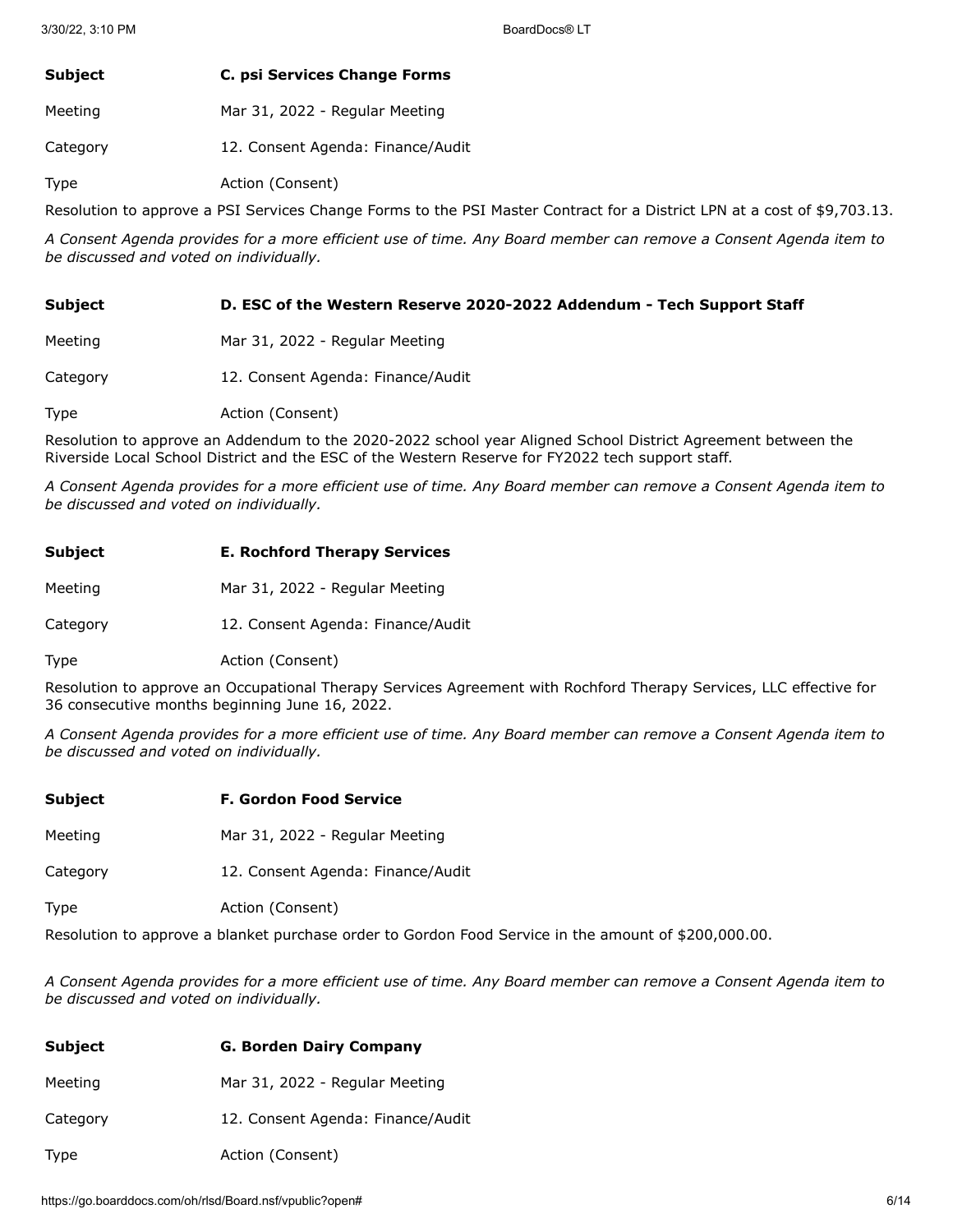Resolution to approve a blanket purchase order to Borden Dairy Company in the amount of \$30,000.00.

*A Consent Agenda provides for a more efficient use of time. Any Board member can remove a Consent Agenda item to be discussed and voted on individually.*

| <b>Subject</b> | <b>H.</b> Transfers               |
|----------------|-----------------------------------|
| Meeting        | Mar 31, 2022 - Regular Meeting    |
| Category       | 12. Consent Agenda: Finance/Audit |
| <b>Type</b>    | Action (Consent)                  |

Motion to approve transfers out of the General Fund to the following funds: From General Fund 001 \$60,000.00 to the Athletic-RHS Fund 300-920F From General Fund 001 \$15,000.00 to the Athletic-LaMuth Fund 300-921F

*A Consent Agenda provides for a more efficient use of time. Any Board member can remove a Consent Agenda item to be discussed and voted on individually.*

### **Subject I. Then and Now Certificate**

Meeting Mar 31, 2022 - Regular Meeting

Category 12. Consent Agenda: Finance/Audit

Type **Action** (Consent)

Resolution to approve Then and Now Certificates over \$3,000 per ORC section 5705.41:

- 1. to Lakeland Community College in the amount of \$12,555.00 for Spring 2022 CCP books.
- 2. to Project Lead the Way in the amount of \$5,050.00 to provide STEM curricula.

*A Consent Agenda provides for a more efficient use of time. Any Board member can remove a Consent Agenda item to be discussed and voted on individually.*

### **Subject J. Donations**

Meeting Mar 31, 2022 - Regular Meeting

Category 12. Consent Agenda: Finance/Audit

Type **Action** (Consent)

Resolution to accept the following donation(s):

1. \$2,000.00 from Riverview PTO to Riverview Elementary for 2nd grade books.

- 2. \$200.00 from Deanna Hodge to Riverside Art Club.
- 3. \$250.00 from Rotary Club of Painesville to Drama Department.

4. \$50.00 from Donald Naegely to Riverside Softball

5. \$25.00 from Gerald & Cheryl Lane to Riverside Softball

| Subject  | K. Approval of Consent Agenda: Finance/Audit |
|----------|----------------------------------------------|
| Meeting  | Mar 31, 2022 - Regular Meeting               |
| Category | 12. Consent Agenda: Finance/Audit            |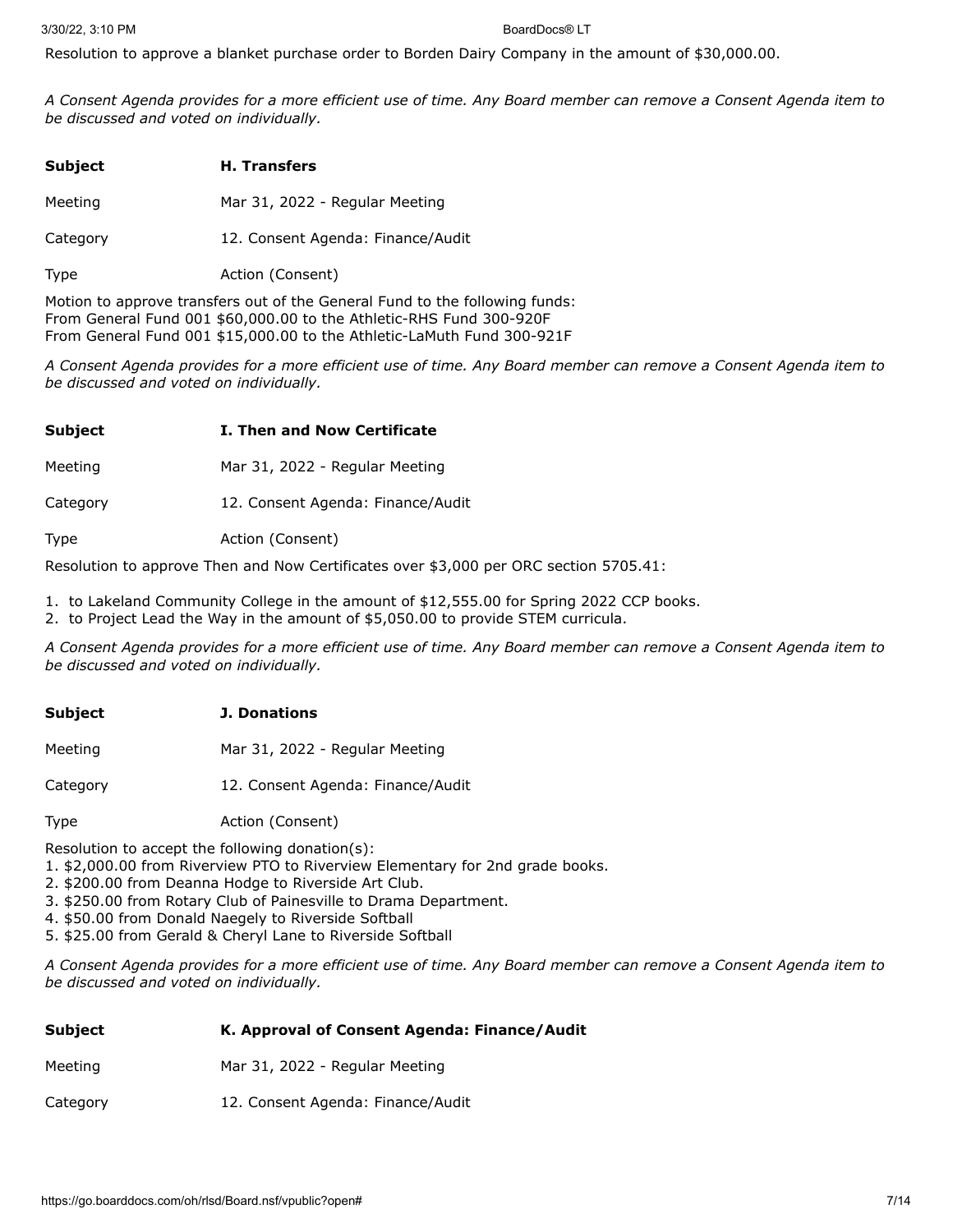| Type                        | Action (Consent) |     |                                                                                          |
|-----------------------------|------------------|-----|------------------------------------------------------------------------------------------|
| Recommended Action          | the Treasurer.   |     | Motion to approve the items listed on the Finance/Audit Consent Agenda as recommended by |
| Motion: ___________________ |                  |     |                                                                                          |
| Second:                     |                  |     |                                                                                          |
| Vote:                       |                  |     |                                                                                          |
| Lori Krenisky               | Aye              | Nay | Abstain                                                                                  |
| Tom Hach                    | Ave              | Nay | Abstain                                                                                  |
| Scott Fishel                | Aye              | Nay | Abstain                                                                                  |
| Belinda Grassi              | Aye              | Nay | Abstain                                                                                  |
| Jennifer Harden             | Aye              | Nay | Abstain                                                                                  |

President declares the motion: carried, failed

*A Consent Agenda provides for a more efficient use of time. Any Board member can remove a Consent Agenda item to be discussed and voted on individually.*

### **13. Consent Agenda: Personnel**

| Subject | A. Leave of Absence            |
|---------|--------------------------------|
| Meeting | Mar 31, 2022 - Regular Meeting |

Category 13. Consent Agenda: Personnel

Type **Action** (Consent)

Recommended Action Resolution to approve the following;

Melridge Elementary Certified Staff Member, fifteen additional days of paid leave starting March 16, 2022.

*A Consent Agenda provides for a more efficient use of time. Any Board member can remove a Consent Agenda item to be discussed and voted on individually.*

| <b>Subject</b> | <b>B.</b> Retirement |
|----------------|----------------------|
|                |                      |

Meeting Mar 31, 2022 - Regular Meeting

Category 13. Consent Agenda: Personnel

Type **Action** (Consent)

Recommended Action Resolution to approve the following retirement(s);

1. Kathleen Janesh, TESOL Teacher at Riverside Campus, effective September 1, 2022.

2. Karen Scott, Special Needs Assistant at Riverview Elementary, effective August 1, 2022.

3. Sarah King, Second Grade Teacher at Buckeye Elementary, effective September 1, 2022.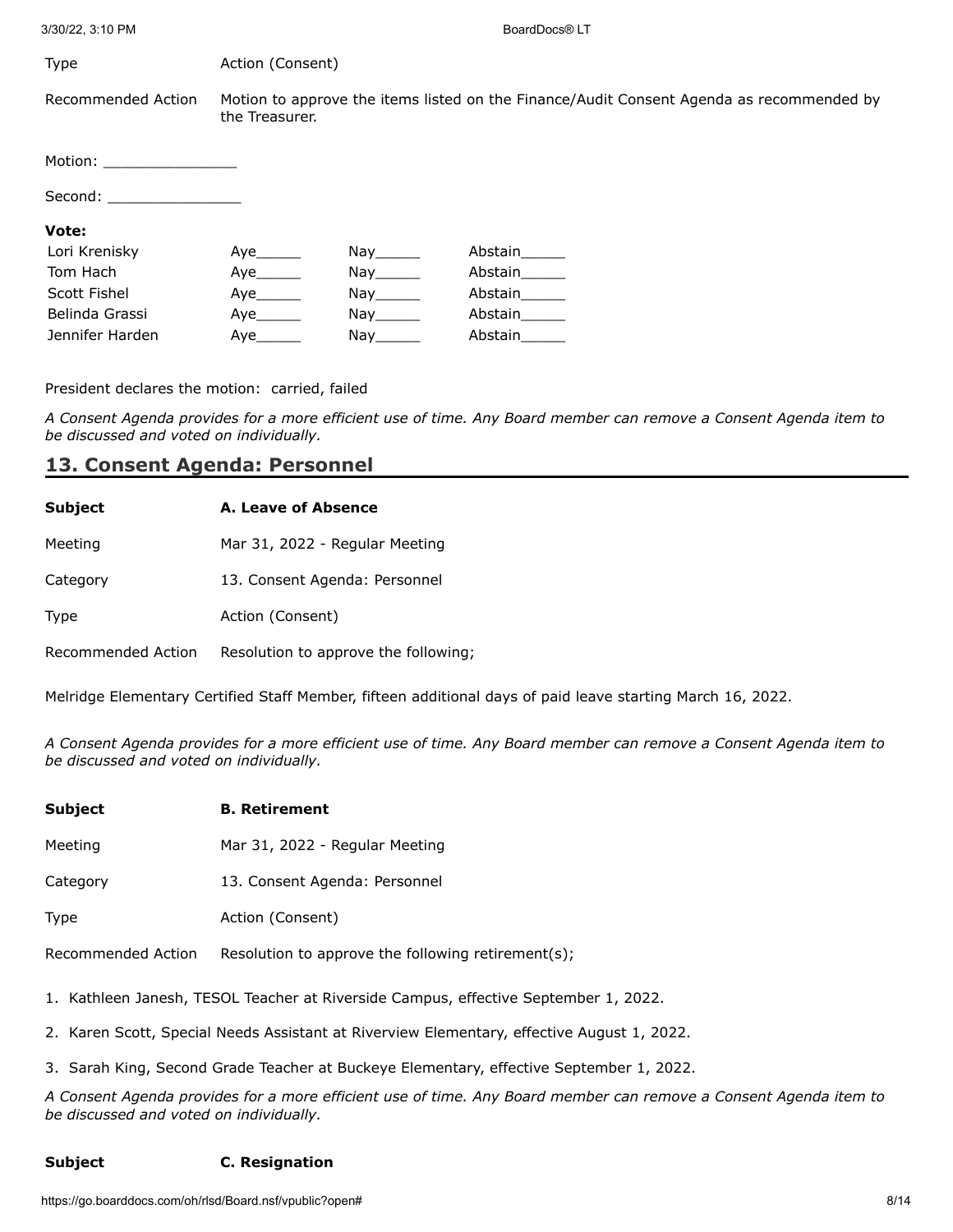Meeting Mar 31, 2022 - Regular Meeting

Category 13. Consent Agenda: Personnel

Type **Action** (Consent)

Recommended Action Resolution to accept the resignation(s) below;

1. Keith Prall, Transportation Operator effective April 1, 2022.

- 2. Gina Cireddu, Saturday Academy at LaMuth Middle School effective March 12, 2022.
- 3. Tina Brooks, Transportation Operator effective April 11, 2022.
- 4. Robert Lewis, Custodian effective at the end of the work day April 8, 2022.

*A Consent Agenda provides for a more efficient use of time. Any Board member can remove a Consent Agenda item to be discussed and voted on individually.*

| <b>Subject</b> | D. Transfer                    |
|----------------|--------------------------------|
| Meeting        | Mar 31, 2022 - Regular Meeting |
| Category       | 13. Consent Agenda: Personnel  |
| Type           | Action (Consent)               |

Recommended Action Resolution to approve the following transfer;

- 1. Maria Ellis from Kitchen Manager at Melridge Elementary to Kitchen Manager at McKinley Elementary effective April 1, 2022.
- 2. Robert Johnson from Maintenance I Tuesday Saturday to Maintenance I Monday - Friday effective March 14, 2022.
- 3. Joan Zovko from Special Needs Assistant at Riverside Campus to 12-Month Monday - Friday day float custodian at the hourly rate of \$18.68 Step 8 effective April 4, 2022.
- 4. Toni Longauer from Assistant Cook at Melridge Elementary to Kitchen Manager at Melridge Elementary at the hourly rate of \$13.14 with an additional \$9.50 a day manager stipend effective April 1, 2022.
- 5. Tracy Bennett from Special Needs Assistant at Riverside Campus to Special Needs Assistant at LaMuth Middle School effective March 28, 2022.

*A Consent Agenda provides for a more efficient use of time. Any Board member can remove a Consent Agenda item to be discussed and voted on individually.*

| <b>Subject</b>     | E. Employment                    |
|--------------------|----------------------------------|
| Meeting            | Mar 31, 2022 - Regular Meeting   |
| Category           | 13. Consent Agenda: Personnel    |
| <b>Type</b>        | Action (Consent)                 |
| Docommonded Action | Bocolution to poproup the follow |

Recommended Action Resolution to approve the following employment;

1. Jeremy Guerrieri, 12-Month Night Custodian at LaMuth Middle School at the hourly rate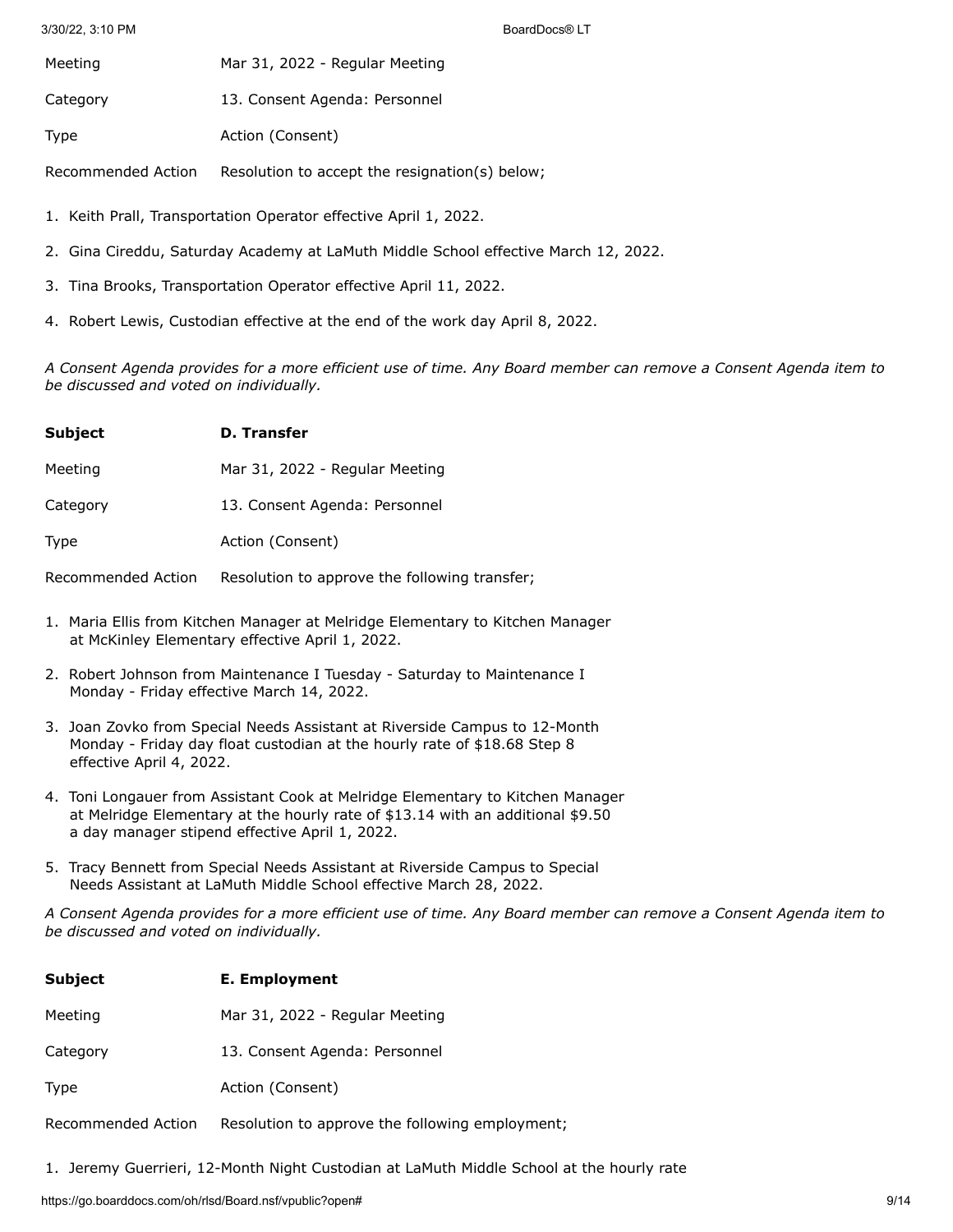of \$16.05 Step-0 effective April 4, 2022.

- 2. Michelle Proud, Long-Term Substitute at Melridge Elementary for a teacher on leave of absence effective with the 31st day, March 17, 2022, at a pro-rated salary based upon BA Step-0, \$40,688.00.
- 3. Kristen Matuszewski, Assistant Cook/Cashier at Melridge Elementary at the hourly rate of \$12.42 Step-0 effective April 4, 2022.
- 4. Bonnie Shutt, Assistant Cook at JRW at the hourly rate of \$12.42 Step-0 effective April 4, 2022 pending background check.

*A Consent Agenda provides for a more efficient use of time. Any Board member can remove a Consent Agenda item to be discussed and voted on individually.*

| <b>Subject</b> | <b>F. Classified Substitutes</b> |
|----------------|----------------------------------|
| Meeting        | Mar 31, 2022 - Regular Meeting   |
| Category       | 13. Consent Agenda: Personnel    |
| Type           | Action (Consent)                 |

Recommended Action Resolution to approve the following substitute(s);

1. Virginia Lendvay, Classified Student Monitor Substitute at the hourly rate of \$12.25 to be paid by timesheet effective April 6, 2022.

*A Consent Agenda provides for a more efficient use of time. Any Board member can remove a Consent Agenda item to be discussed and voted on individually.*

| <b>Subject</b>     | <b>G. Supplemental Contracts</b>                     |  |  |
|--------------------|------------------------------------------------------|--|--|
| Meeting            | Mar 31, 2022 - Regular Meeting                       |  |  |
| Category           | 13. Consent Agenda: Personnel                        |  |  |
| Type               | Action (Consent)                                     |  |  |
| Recommended Action | Resolution to approve the following supplemental(s); |  |  |

### **Supplemental Contracts 21-22**

| Assignment                  | Last Name | <b>First Name</b> | Salary     | <b>Notes</b> |
|-----------------------------|-----------|-------------------|------------|--------------|
| Track Assistant             | Simodi    | Lisa              | \$2,730.00 |              |
| Drama Choreographer Musical | DiBiase   | Nicole            | \$781.00   |              |

| Subject  | H. Approval of Consent Agenda: Personnel |  |
|----------|------------------------------------------|--|
| Meeting  | Mar 31, 2022 - Regular Meeting           |  |
| Category | 13. Consent Agenda: Personnel            |  |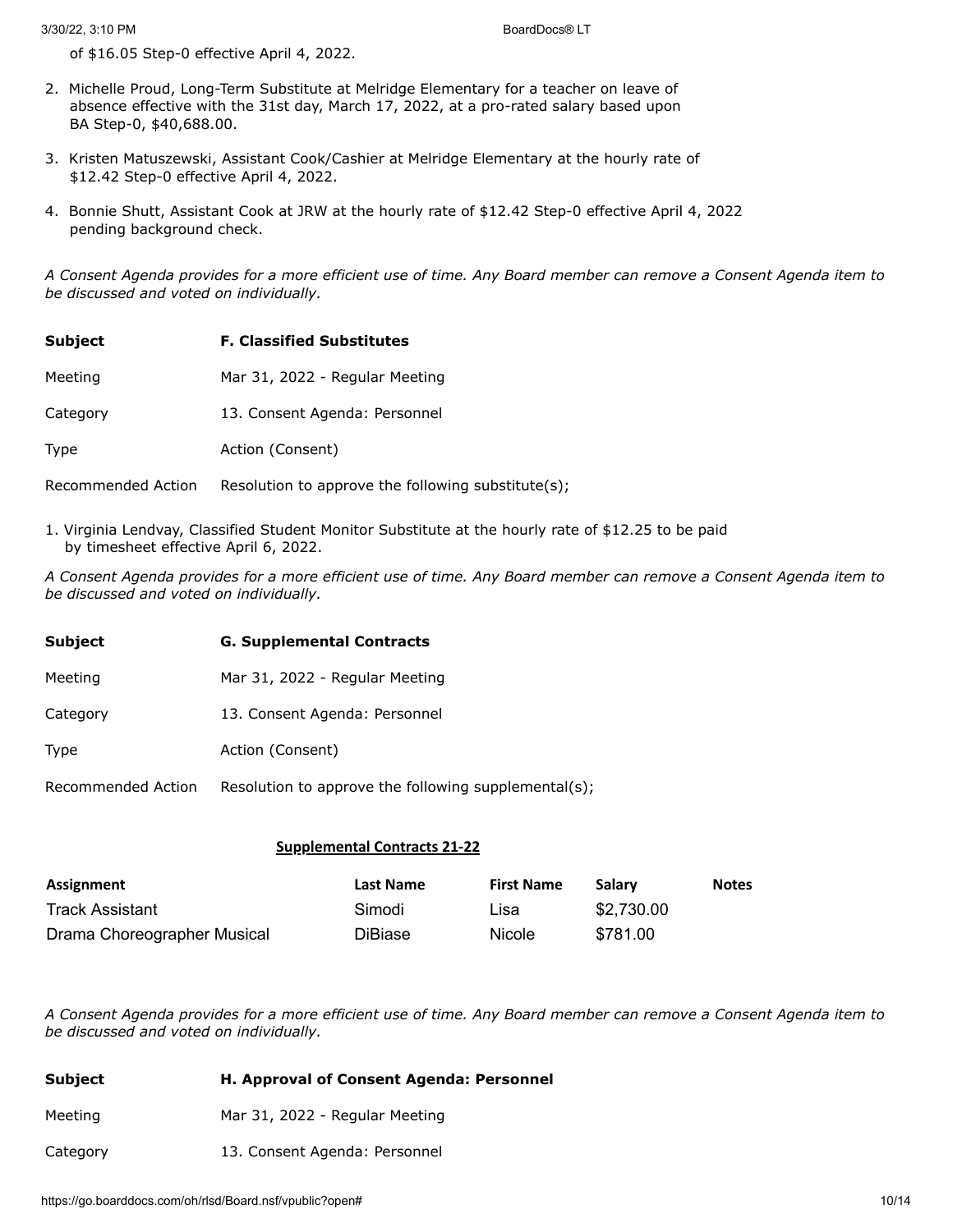| Type                                                                                                                                                                                                                           | Action (Consent) |                                                                                                                                                                                                                                |                                                                                          |
|--------------------------------------------------------------------------------------------------------------------------------------------------------------------------------------------------------------------------------|------------------|--------------------------------------------------------------------------------------------------------------------------------------------------------------------------------------------------------------------------------|------------------------------------------------------------------------------------------|
| Recommended Action                                                                                                                                                                                                             | Superintendent.  |                                                                                                                                                                                                                                | Motion to approve the items listed on the Personnel Consent Agenda as recommended by the |
| Motion: __________________                                                                                                                                                                                                     |                  |                                                                                                                                                                                                                                |                                                                                          |
| Second: the contract of the contract of the contract of the contract of the contract of the contract of the contract of the contract of the contract of the contract of the contract of the contract of the contract of the co |                  |                                                                                                                                                                                                                                |                                                                                          |
| Vote:                                                                                                                                                                                                                          |                  |                                                                                                                                                                                                                                |                                                                                          |
| Lori Krenisky                                                                                                                                                                                                                  | Aye              | Nay the set of the set of the set of the set of the set of the set of the set of the set of the set of the set o                                                                                                               | Abstain                                                                                  |
| Tom Hach                                                                                                                                                                                                                       | Ave              | Nay the set of the set of the set of the set of the set of the set of the set of the set of the set of the set o                                                                                                               | Abstain                                                                                  |
| Scott Fishel                                                                                                                                                                                                                   | Aye              | $\mathsf{Nay}_{\_\!\!\_\_\!\!\_ \_\_\!\!\_ \_\_}$                                                                                                                                                                              | Abstain                                                                                  |
| Belinda Grassi                                                                                                                                                                                                                 | Aye              | Nay the second the second term in the second term in the second term in the second term in the second term in the second term in the second term in the second term in the second term in the second term in the second term i | Abstain                                                                                  |
| Jennifer Harden                                                                                                                                                                                                                | Aye              | Nay                                                                                                                                                                                                                            | Abstain                                                                                  |

President declares the motion: carried, failed

*A Consent Agenda provides for a more efficient use of time. Any Board member can remove a Consent Agenda item to be discussed and voted on individually.*

## **14. Consent Agenda: Curriculum & Programming**

| <b>Subject</b>     | A. 2022-2023 School Year Calendar                         |
|--------------------|-----------------------------------------------------------|
| Meeting            | Mar 31, 2022 - Regular Meeting                            |
| Category           | 14. Consent Agenda: Curriculum & Programming              |
| Type               | Action (Consent)                                          |
| Recommended Action | Resolution to approve the 2022-2023 school year calendar. |
|                    |                                                           |

### File Attachments [proposed 2022-2023 School Year Calendar \(2\).pdf \(53 KB\)](https://go.boarddocs.com/oh/rlsd/Board.nsf/files/CCYRKQ6E669B/$file/proposed%202022-2023%20School%20Year%20Calendar%20(2).pdf)

*A Consent Agenda provides for a more efficient use of time. Any Board member can remove a Consent Agenda item to be discussed and voted on individually.*

## **Subject B. NWEA for MAP Growth Assessment**

Meeting Mar 31, 2022 - Regular Meeting

Category 14. Consent Agenda: Curriculum & Programming

Type **Action** (Consent)

Resolution to approve an Agreement with NWEA for FY2023 Map Growth assessment in the amount of \$34,138.00.

| Subject  | C. Approval of Consent Agenda: Curriculum & Programming |  |  |
|----------|---------------------------------------------------------|--|--|
| Meeting  | Mar 31, 2022 - Regular Meeting                          |  |  |
| Category | 14. Consent Agenda: Curriculum & Programming            |  |  |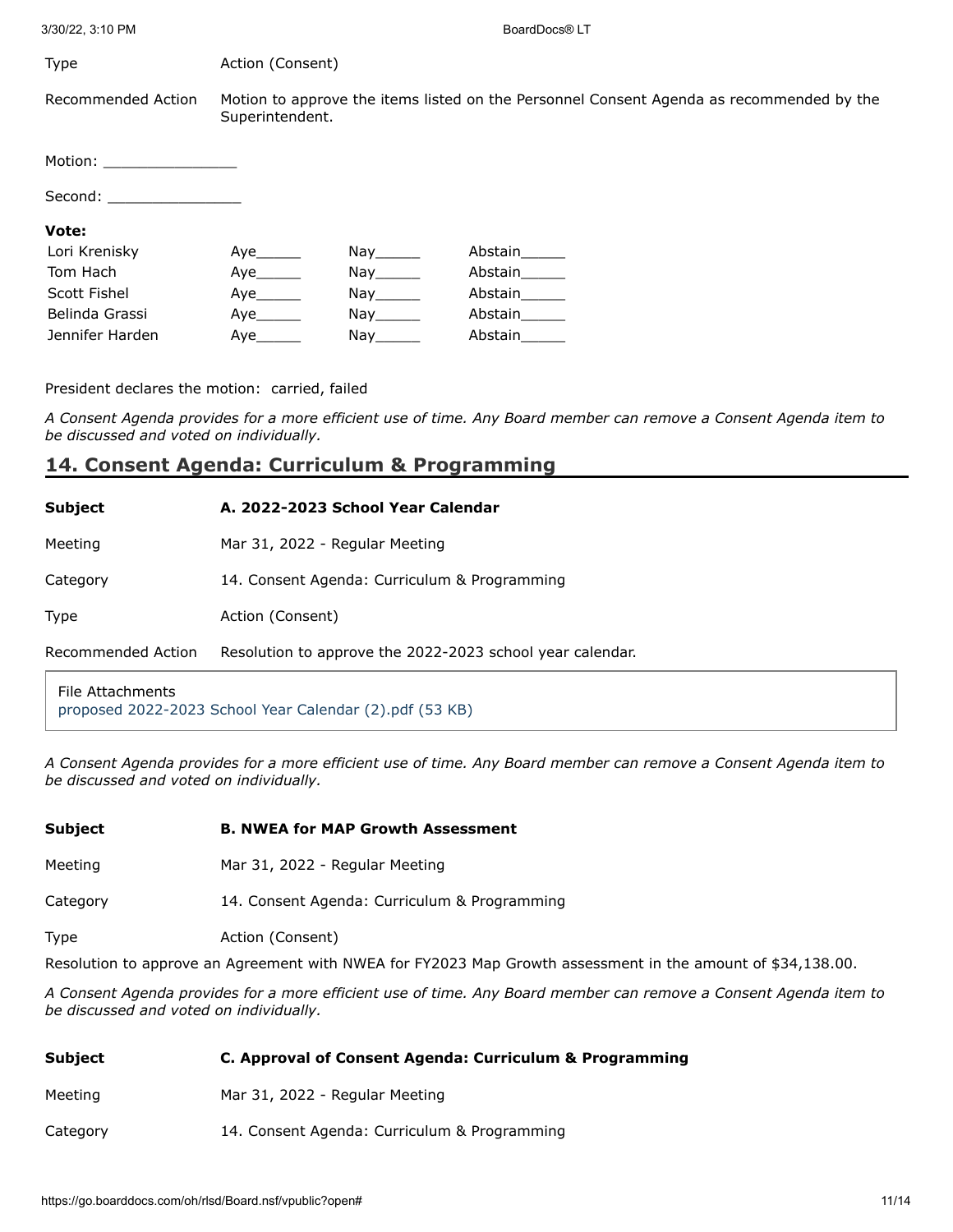| <b>Type</b>                | Action (Consent)                                                                                                           |                                                                                                                               |         |  |
|----------------------------|----------------------------------------------------------------------------------------------------------------------------|-------------------------------------------------------------------------------------------------------------------------------|---------|--|
| Recommended Action         | Motion to approve the items listed on the Curriculum & Programming Consent Agenda as<br>recommended by the Superintendent. |                                                                                                                               |         |  |
| Motion: __________________ |                                                                                                                            |                                                                                                                               |         |  |
| Second: _________________  |                                                                                                                            |                                                                                                                               |         |  |
| Vote:                      |                                                                                                                            |                                                                                                                               |         |  |
| Lori Krenisky              | Aye                                                                                                                        | Nay the set of the set of the set of the set of the set of the set of the set of the set of the set of the set o              | Abstain |  |
| Tom Hach                   | Aye                                                                                                                        | Nay the second the second term in the second second term in the second second term in the second second term in $\mathcal{L}$ | Abstain |  |
| Scott Fishel               | Aye                                                                                                                        | Nay the second the second term in the second second term in the second second term in the second second term in $\mathcal{L}$ | Abstain |  |
| Belinda Grassi             | Aye                                                                                                                        | Nay the second the second term in the second second term in the second second term in the second second term in $\mathcal{L}$ | Abstain |  |
| Jennifer Harden            | Aye                                                                                                                        | Nay                                                                                                                           | Abstain |  |

President declares the motion: carried, failed

*A Consent Agenda provides for a more efficient use of time. Any Board member can remove a Consent Agenda item to be discussed and voted on individually.*

## **15. Consent Agenda: Buildings & Grounds/Operations**

### **Subject A. LaMuth Boiler Rental**

Meeting Mar 31, 2022 - Regular Meeting

Category 15. Consent Agenda: Buildings & Grounds/Operations

Type **Action** (Consent)

Resolution to approve declaring an emergency and issuing a purchase order to Gardiner Service Company, LLC for a temporary boiler rental and setup at a cost of \$25,000.00.

*A Consent Agenda provides for a more efficient use of time. Any Board member can remove a Consent Agenda item to be discussed and voted on individually.*

### **Subject B. Construction Contract - S.A. Comunale**

Meeting Mar 31, 2022 - Regular Meeting

Category 15. Consent Agenda: Buildings & Grounds/Operations

Type **Action** (Consent)

Resolution to approve a construction contract with S.A. Comunale Company, Inc. for the LaMuth Middle School Boiler Replacement Project in the amount of \$374,280.00.

File Attachments [Resolution Accepting Bid - LaMuth Boiler.pdf \(103 KB\)](https://go.boarddocs.com/oh/rlsd/Board.nsf/files/CCXPJC64D348/$file/Resolution%20Accepting%20Bid%20-%20LaMuth%20Boiler.pdf)

| <b>Subject</b> | C. Ball Field Improvements - Vasco                 |  |  |
|----------------|----------------------------------------------------|--|--|
| Meeting        | Mar 31, 2022 - Regular Meeting                     |  |  |
| Category       | 15. Consent Agenda: Buildings & Grounds/Operations |  |  |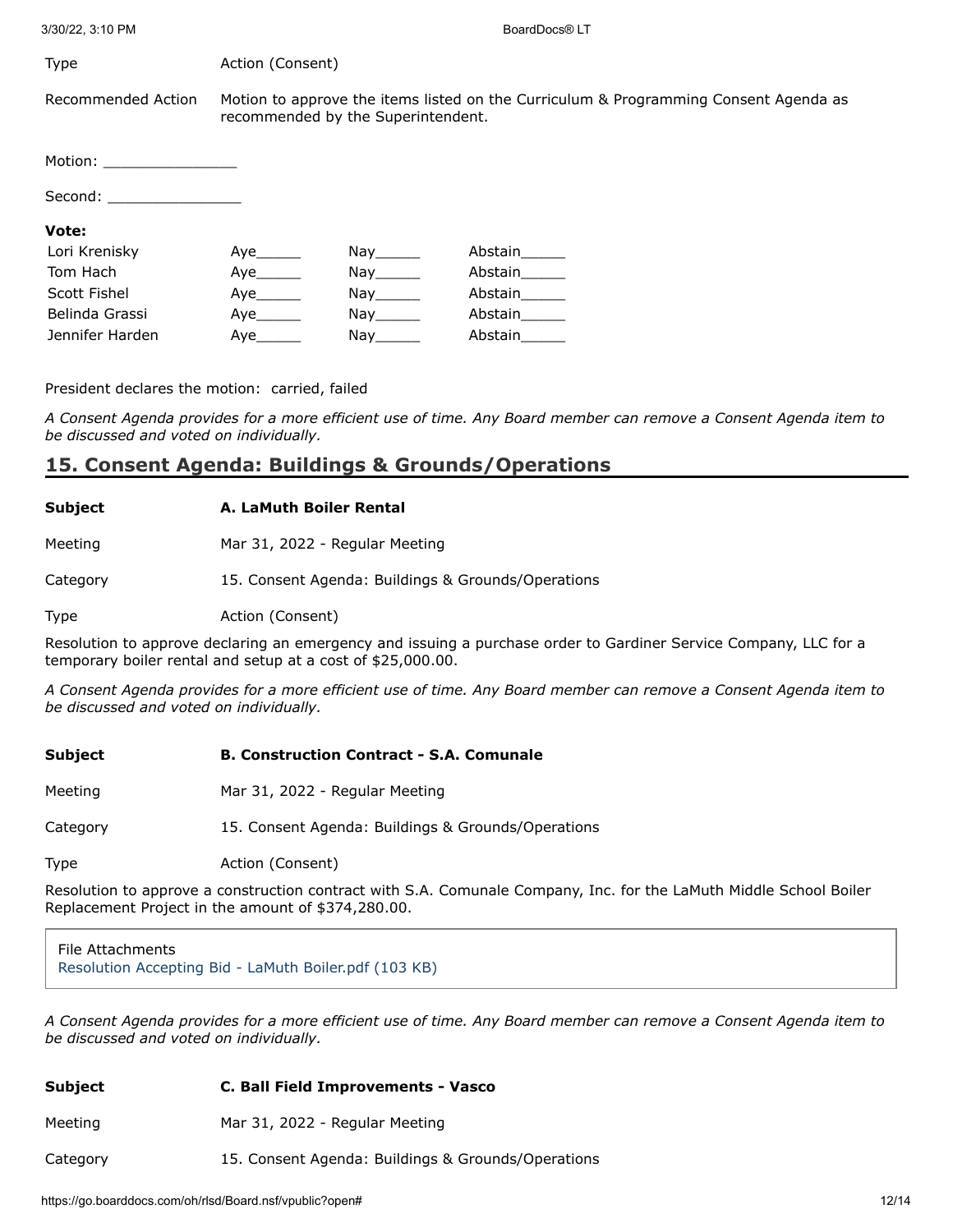### Type

Resolution to approve issuing a purchase order to Vasco for reconditioning and improvements to ball fields #2 and #4 at a total cost of \$18,500.00.

| <b>Subject</b>             | D. Approval of Consent Agenda: Buildings & Grounds/Operations                                                                    |            |               |  |
|----------------------------|----------------------------------------------------------------------------------------------------------------------------------|------------|---------------|--|
| Meeting                    | Mar 31, 2022 - Regular Meeting                                                                                                   |            |               |  |
| Category                   | 15. Consent Agenda: Buildings & Grounds/Operations                                                                               |            |               |  |
| Type                       | Action (Consent)                                                                                                                 |            |               |  |
| Recommended Action         | Motion to approve the items listed on the Buildings & Grounds/Operations Consent Agenda as<br>recommended by the Superintendent. |            |               |  |
| Motion: __________________ |                                                                                                                                  |            |               |  |
| Second: _________________  |                                                                                                                                  |            |               |  |
| Vote:                      |                                                                                                                                  |            |               |  |
| Lori Krenisky              |                                                                                                                                  | Nay_______ | Abstain______ |  |
| Tom Hach                   |                                                                                                                                  | Nay_______ | Abstain______ |  |
| Scott Fishel               | Aye                                                                                                                              | Nay______  | Abstain______ |  |
| Belinda Grassi             | Aye_______                                                                                                                       | Nay_______ | Abstain______ |  |
| Jennifer Harden            | Abstain<br>Aye<br>Nay                                                                                                            |            |               |  |

President declares the motion: carried, failed

*A Consent Agenda provides for a more efficient use of time. Any Board member can remove a Consent Agenda item to be discussed and voted on individually.*

## **16. Board of Education Update**

| <b>Subject</b>    | A. Board of Education Update                                              |  |  |
|-------------------|---------------------------------------------------------------------------|--|--|
| Meeting           | Mar 31, 2022 - Regular Meeting                                            |  |  |
| Category          | 16. Board of Education Update                                             |  |  |
| Type              | Information                                                               |  |  |
|                   | The Board of Education will provide additional updates and/or discussion. |  |  |
| 17. Closing Items |                                                                           |  |  |
| <b>Subject</b>    | A. Next meeting announcement                                              |  |  |
| Meeting           | Mar 31, 2022 - Regular Meeting                                            |  |  |
| Category          | 17. Closing Items                                                         |  |  |

Type Information

Next Meeting: Curriculum and Programming Committee Meeting - April 4, 2022 7:30 a.m. Finance/Audit and Personnel Committee Meeting - April 21, 2022 8:00 a.m. Business Meeting - April 28, 2022 7:00 p.m.

### **Subject B. Adjournment**